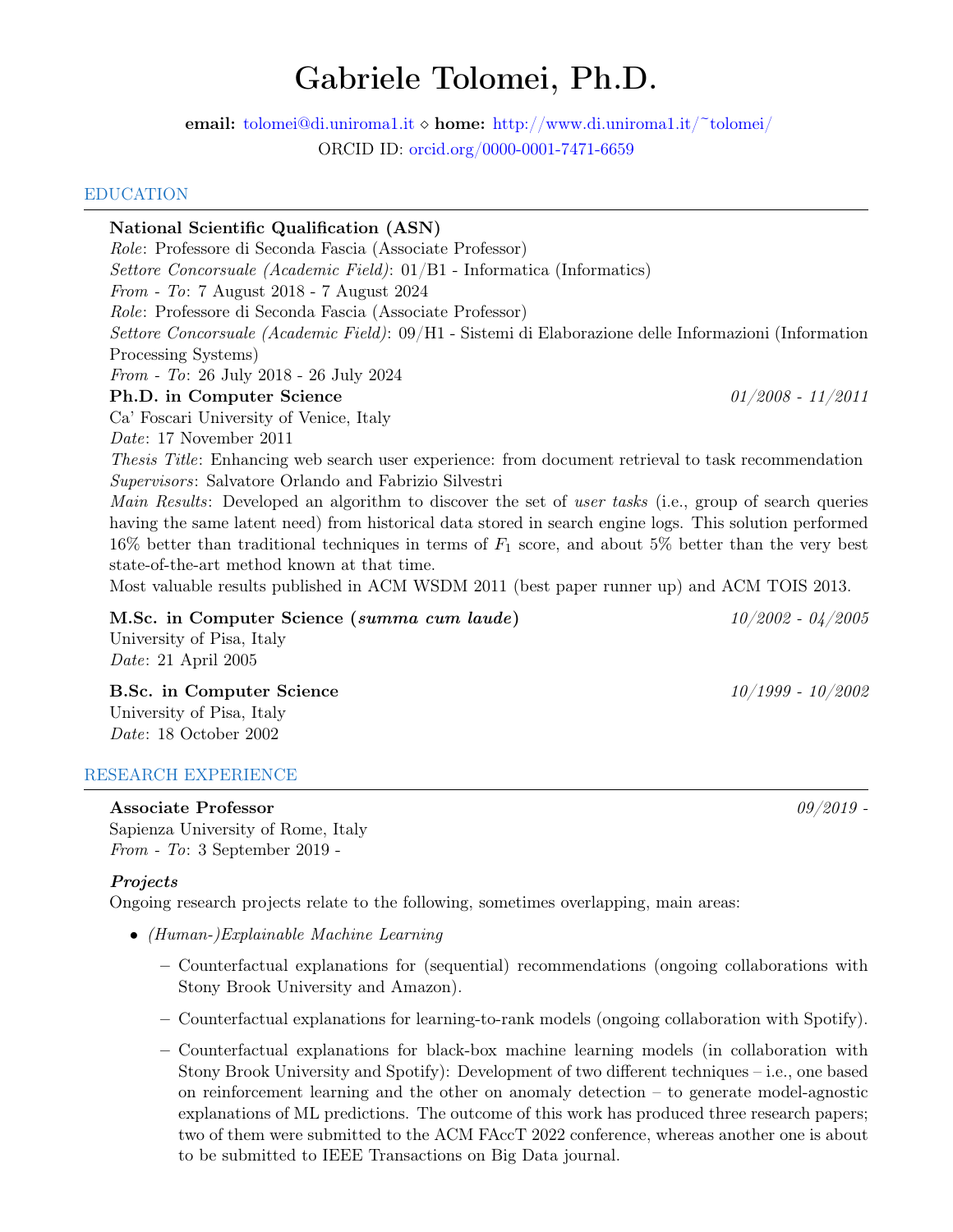- Newron: Proposal of a new artificial neuron that is interpretable by design and can be used as the building block of artificial neural networks (ANNs) in order to make them naturally interpretable. The result of this work has been submitted to the IJCNN 2022 conference.
- Robust, Trustworthy, and Verifiable Machine Learning
	- Verifiable MLaaS: Investigating the problem of certifying ML training performed by third-party services in outsourcing, through verifiable computing techniques.
- Collaborative Machine Learning
	- Covert channel attack to Federated Learning (FL): Implementation of a new attack to FL systems that allows two or more malicious edge clients to establish a covert channel by exploiting the standard FL protocol in combination with a hybrid data- and model-poisoning offensive. This research work is about to be sumitted to the special issue on "Trustable, Verifiable, and Auditable Federated Learning" of the IEEE Transactions on Big Data journal.
- Miscellanea
	- AInfostud: Enriching Infostud i.e., the Sapienza's online student platform with  $ML/AL$ empowered services. Currently, two sub-tasks are under consideration: student dropout prediction and community detection. The former could help Sapienza to better target resources and investments, whereas the latter could encourage serendipitous connections amongst students. The research work on student dropout prediction will be submitted to the ECML PKDD 2022 conference.
	- Enhance page replacement policies with ML: Proposal of a new page replacement algorithm (for cache eviction) that leverages memory access predictions made by a multi-step ahead forecaster (e.g., LSTM-Encoder-Decoder).

#### Assistant Professor  $07/2017$  -  $08/2019$

University of Padua, Italy

## From - To: 18 July 2017 - 31 August 2019

Goals: Research activities on topics at the intersection of machine learning and computer security. Establishment of a multidisciplinary team focused on adversarial machine learning in collaboration with Ca' Foscari University of Venice, Italy.

## **Projects**

- Interpretability of machine learning models: Formulated the problem of finding the "best" (i.e., less costly) perturbations of input features so as to switch the predictions output by an existing treebased ensemble classifier (i.e., counterfactual examples). An algorithm to solve the problem has been proposed and its validity has been assessed on a real-world use case (i.e., online advertising). Results have been published in the ACM KDD 2017 conference; an extended manuscript has been submitted to the IEEE TKDE journal, and it is about to be submitted for second-round review.
- Robustness of machine learning models: Definition of the problem of training machine learning models that are insensitive to (i.e., robust against) input perturbations crafted by a malicious attacker, inspired by the notion of non-interference that is typical of the computer security domain. Proposal of a solution which is validated on public datasets. Results have been and will be submitted for review to the ACM CIKM 2019 and IEEE ICDE 2020 conferences, respectively.
- CSRF attacks detection using machine learning: CSRF attacks are one of the main web security threats. Supervised learning techniques have been used to train a prediction model (i.e., a binary classifier) on a dataset of labeled HTTP requests, collected with a browser extension developed ad hoc. The classifier outperforms any (heuristic-based) baselines, scoring  $F_1 = 0.72$ . Results and dataset have been published to the IEEE EuroS&P 2019 conference.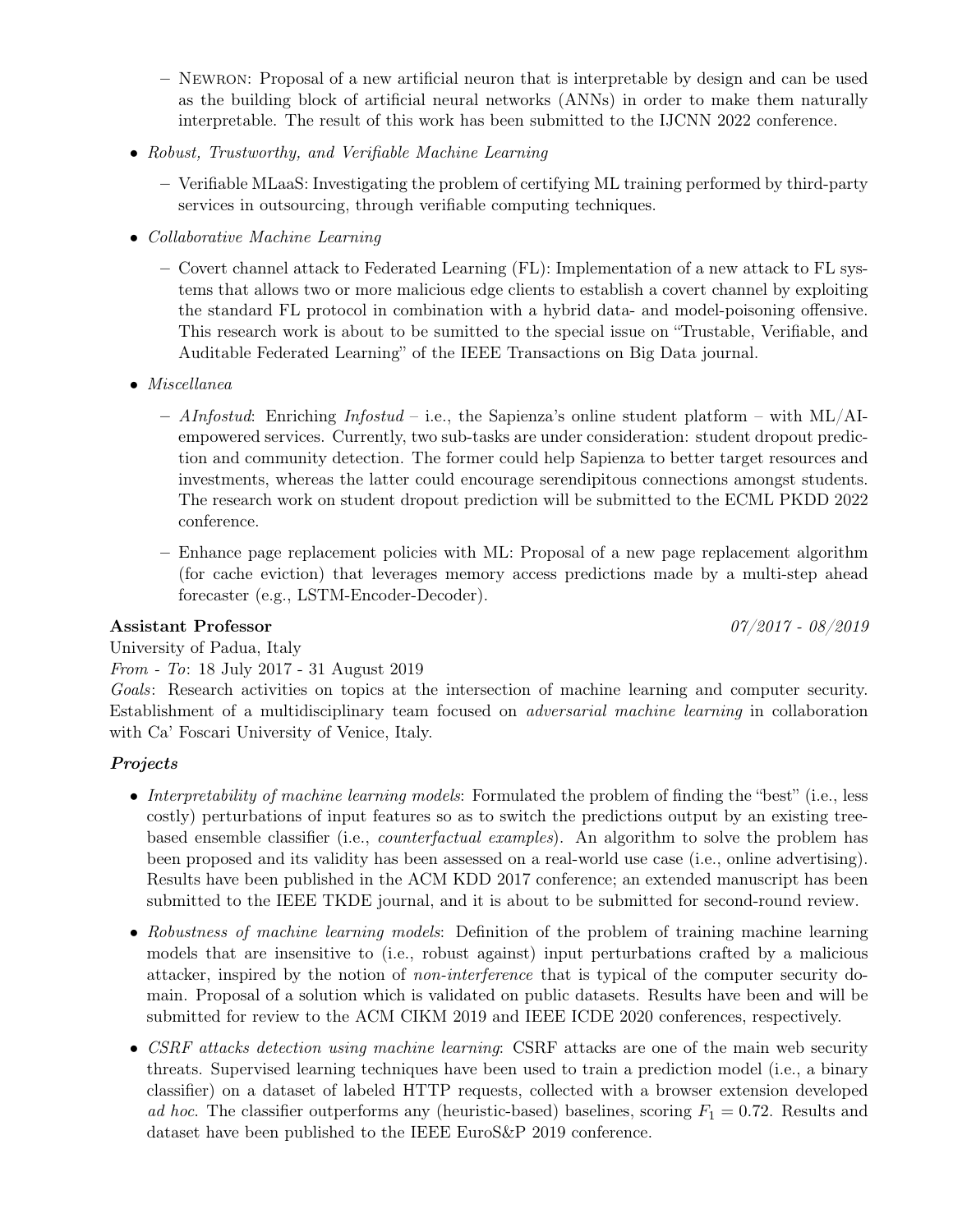• IoT advertising: Online advertising is possibly the most profitable Internet-based business model yet it is still "limited" to traditional devices (i.e., PCs and smartphones). A new idea of advertising has been sketched so as to extend Internet advertising business to emerging pervasive and ubiquitous interconnected *smart devices*, which are collectively known as the *Internet of Things* (IoT). Such a novel vision – along with the challenges to be addressed – are described in a manuscript which appears in the IEEE Communications Magazine.

## Research Scientist  $06/2014$  -  $07/2017$

Yahoo Labs, London, UK

From - To: 2 June 2014 - 14 July 2017

Goals: Improve the engagement of users with *Gemini*, the integrated Yahoo online advertising platform. Promote "high quality" advertisements using measures of post-click satisfaction, which go beyond traditional Click-Through Rate (CTR). Analyse large-scale datasets from distributed computing environments and mine interesting patterns via statistical/machine learning solutions. Design, implement, and test innovative prototypes into production buckets as response to internal challenges, in collaboration with Product and Engineering teams. Delivery results both internally and externally (e.g., research paper submissions to top conferences like SIGIR, KDD, CIKM, RecSys, WSDM, WWW, etc.).

Projects:

- Accidental ad click discovery and discounting: Design and implementation of a data-driven methodology to detect "accidental" clicks on CPC advertisements shown on Yahoo's properties, currently used in production. Proposal of a technique for discounting those clicks so to balance between inevitable drop in revenue and long-term satisfaction of advertisers. Proposed solution has been published to the International Journal of Data Science and Analytics (JDSA) and patented with the US Patent and Trademark Office.
- Ad quality score: Design and implementation of a mechanism to monitor and report to the advertisers the performance of their ad campaigns running on the Yahoo Gemini platform. Successfully tested on a pool of selected advertisers and patented with the US Patent and Trademark Office.
- Ad feature recommendations: Design and implementation of a system which is able to suggest actionable changes to ad landing pages so as to improve their quality perceived by users. The approach has been published to the ACM KDD 2017 conference and patented with the US Patent and Trademark Office.

## Postdoctoral Research Fellow  $01/2012 - 06/2014$

Ca' Foscari University of Venice, Italy

From - To: 13 January 2012 - 1 June 2014

Goals: Novel application of machine learning and data mining techniques to large scale, heterogeneous data sources with the aim of improving the effectiveness of web search engines.

#### Projects:

- Classification of web authentication cookies: Automatic discovery of authentication cookies from those stored in web browsers using a supervised learning technique. Design of a (semi-) automatic method to build a ground truth of authentication cookies. Evaluation of four state-of-the-art solutions proposed to detect authentication cookies. Development of a binary classifier, which outperforms existing solutions by increasing the overall  $F_1$  score from 14% up to 23%.
- Trending topics vs. web search: Analysed the impact of Twitter trending entities on user search behaviour. Time-series regression revealed that signals from Twitter are useful to predict Google Hot Trends and Wikipedia page requests or edits about 60% of times. Results published in CIKM 2013 workshop, ASE/IEEE SocialCom 2013.
- Task-oriented web search and recommendation: Developed a graph-based model of task-based user search behaviour. Implemented the prototype of a task recommender system, which suggested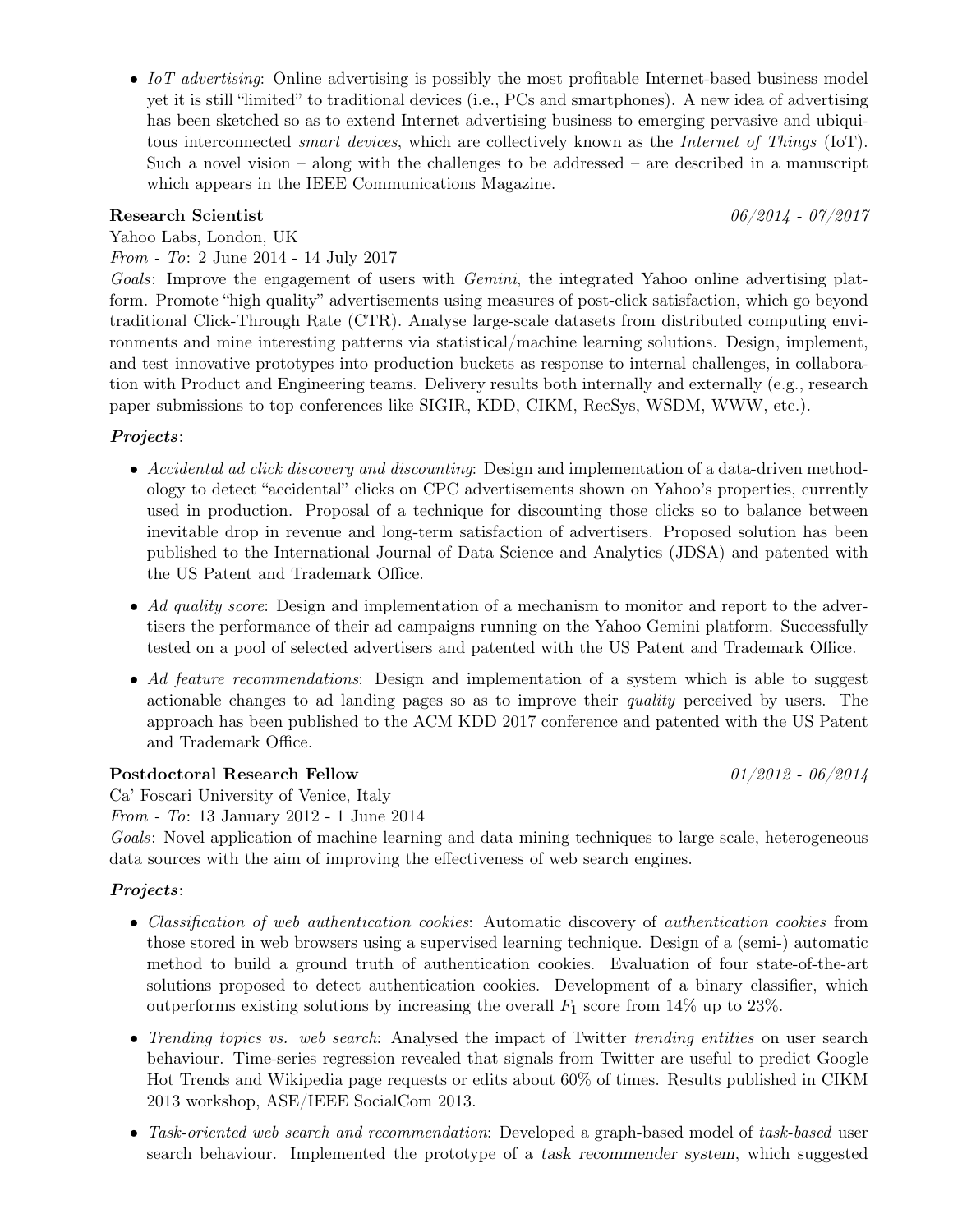tasks to web users instead of "traditional" queries, with about 50% precision. Results published in OAIR 2013 conference and the ACM TOIS journal (ACM 2013 Computing Reviews Notable Article).

## Research Assistant  $01/2008 - 01/2012$

ISTI-CNR, Pisa, Italy From - To: 16 January 2008 - 8 January 2012 Goals: Research on high performance computing with application to web search and mining.

## Projects:

• Task-oriented web search: Developed an algorithm to discover user tasks (i.e., group of queries having the same latent need) from search engine logs. Evaluated  $F_1$  score 16% better than traditional techniques, and about 5% better than the very best method known at that time. Results published in ACM WSDM 2011 conference (best paper runner up).

## SELECTED PUBLICATIONS

#### Journals<sup>[1](#page-3-0)</sup>

- Calzavara, S., Lucchese, C., Tolomei, G.. Abebe, S., and Orlando, S. Treant: Training Evasion-Aware Decision Trees. In Data Mining and Knowledge Discovery, 34(5): 1390-1420 (2020) [impact  $factor = 2.629$ .
- Calzavara, S., Conti, M., Focardi, R., Rabitti, A. and Tolomei, G. Machine Learning for Web Vulnerability Detection: The Case of Cross-Site Request Forgery. In IEEE Security & Privacy, 18(3): 8–16 (2020) [impact factor  $= 1.596$ ].
- Tolomei, G. and Silvestri, F. Generating Actionable Interpretations from Ensembles of Decision Trees. In IEEE Transactions on Knowledge and Data Engineering (TKDE), in press [impact  $factor = 3.857$ .
- Tolomei, G., Lalmas, M., Farahat, A., and Haines A. You Must Have Clicked on this Ad by Mistake! Data-Driven Identification of Accidental Clicks on Mobile Ads with Applications to Advertiser Cost Discounting and Click-Through Rate Prediction. In International Journal of Data Science and Analytics, Vol. 7, Issue 1, pp. 53–66.
- Aksu, H., Babun, L., Conti, M., Tolomei, G., and Uluagac, A. S. Advertising in the IoT Era: Vision and Challenges. In IEEE Communications Magazine, Vol. 56, Issue 11, pp. 138–144  $\lbrack$ impact factor = 10.435.
- Calzavara, S., Tolomei, G., Bugliesi, M., and Orlando, S. A Supervised Learning Approach to Protect Client Authentication on the Web. In ACM Transactions on the Web (TWEB), Vol. 9, Issue 3 - June 2015, Article No. 15, pp. 1–30 [impact factor = 1.526].
- Giummolè, F., Orlando, S., and Tolomei, G. A Study on Microblog and Search Engine User Behaviors: How Twitter Trending Topics Help Predict Google Hot Queries. In ASE Human Journal, Vol. 2, Issue 3 - September 2013, pp. 195–209.
- Lucchese, C., Orlando, S., Perego, R., Silvestri, F., and Tolomei, G. Discovering Tasks from Search Engine Query Logs. In ACM Transactions on Information Systems (TOIS), Vol. 31, Issue 3 - July  $2013$  $2013$ , pp. 1–43 [impact factor =  $2.312$ ; ACM 2013 Computing Reviews Notable Article<sup>2</sup>]

<span id="page-3-0"></span><sup>&</sup>lt;sup>1</sup>impact factor JCR 2017 (when available).

<span id="page-3-1"></span><sup>&</sup>lt;sup>2</sup>http://www.computingreviews.com/recommend/bestof/notableitems 2013.cfm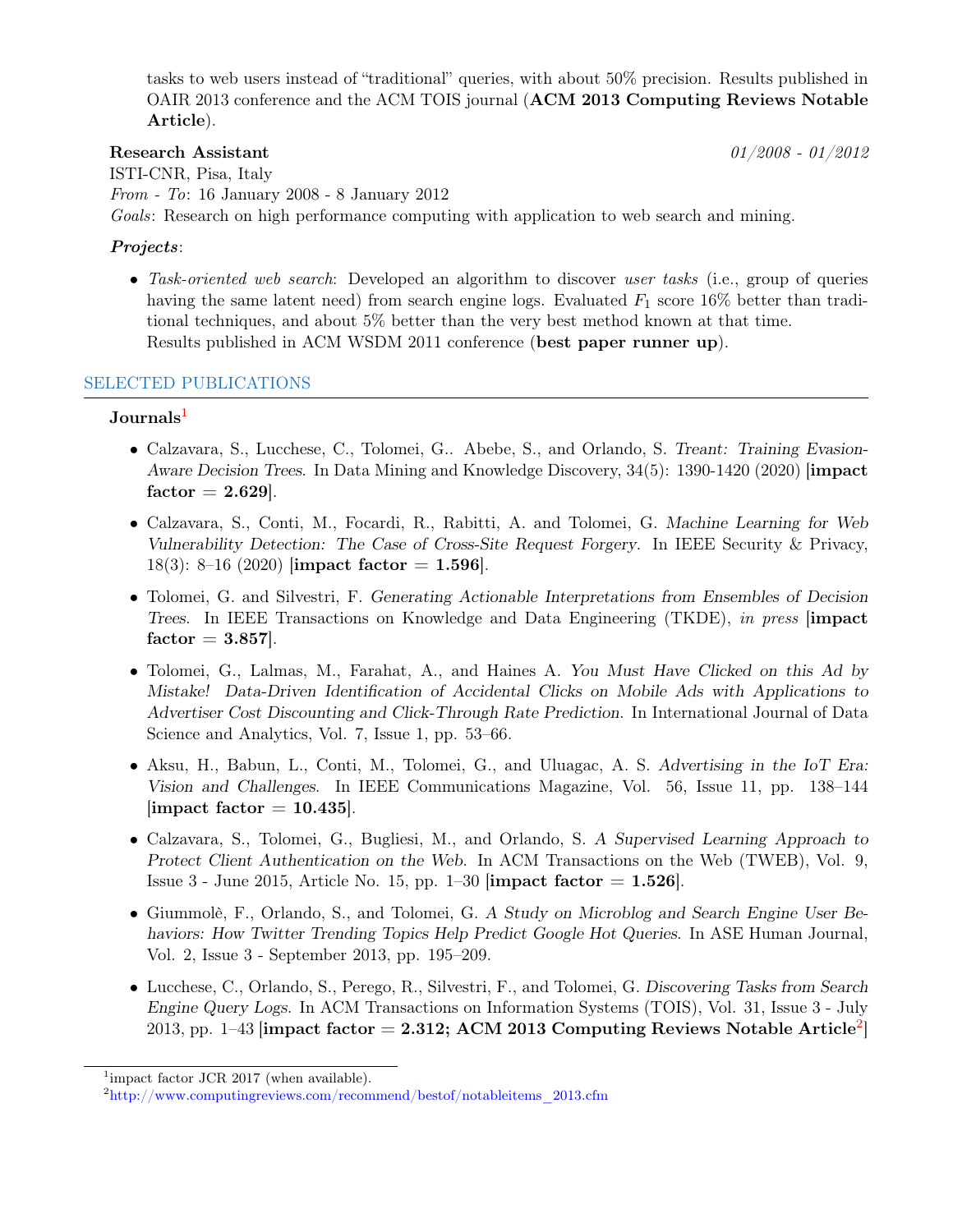• Miori, V., Tarrini, L., Manca, M., and Tolomei, G. An Open Standard Solution for Domotic Interoperability. In IEEE Transactions on Consumer Electronics, Vol. 52, Issue 1 - February 2006, pp. 97–103 [impact factor  $= 1.694$ ].

#### Conferences and Workshops<sup>[3](#page-4-0)</sup>

- Lucic, A., ter Hoeve, M., Tolomei, G., de Rijke, M., and Silvestri, F. CF-GNNExplainer: Counterfactual Explanations for Graph Neural Networks. In Proc. of AISTATS 2022, (to appear) [rank  $=$  A|.
- Calzavara, S., Lucchese, C., and Tolomei, G. Adversarial Training of Gradient-Boosted Decision Trees. In Proc. of ACM CIKM 2019, pp. 2429–2432  $[rank = A]$ .
- Calzavara, S., Conti, M., Focardi, R., Rabitti, A., and Tolomei, G. Mitch: A Machine Learning Approach to the Black-Box Detection of CSRF Vulnerabilities. In Proc. of IEEE Euro S&P 2019, pp. 528–543.
- Conti, M., Gangwal, A., Gochhayat, S. P., and Tolomei, G. Spot the Difference: Your Bucket is Leaking : A Novel Methodology to Expose A/B Testing Effortlessly. In Proc. of IEEE CNS 2018, pp. 1–7.
- Tolomei, G., Silvestri, F., Haines, A., and Lalmas, M. Interpretable Predictions of Tree-based Ensembles via Actionable Feature Tweaking. In Proc. of ACM KDD 2017, pp. 465–474  $[rank =]$  $A^*$ ].
- Lucchese, C., Nardini, F. M., Orlando, S., and Tolomei, G. Learning to Rank User Queries to Detect Search Tasks. In Proc. of ACM ICTIR 2016, pp. 157–166.
- Lalmas, M., Lehmann, J., Shaked, G., Silvestri, F., and Tolomei, G. Promoting Positive Post-Click Experience for In-Stream Yahoo Gemini Users. In Proc. of ACM KDD 2015, pp. 1929–1938 [rank  $= A^*$ .
- Calzavara, S., Tolomei, G., Bugliesi, M., and Orlando, S. Quite a Mess in My Cookie Jar! Leveraging Machine Learning to Protect Web Authentication. In Proc. of WWW 2014, pp. 189–200  $[rank = A^*].$
- Giummolè, F., Orlando, S., and Tolomei, G. Trending Topics on Twitter Improve the Prediction of Google Hot Queries. In Proc. of ASE/IEEE SocialCom 2013, pp. 39–44  $[rank = B;$  among the top-5% best papers].
- Lucchese, C., Orlando, S., Perego, R., Silvestri, F., and Tolomei, G. Modeling and Predicting the Task-by-Task Behavior of Search Engine Users. In Proc. of OAIR 2013, pp. 77–84.
- Orlando, S., Pizzolon, F., and Tolomei, G. SEED: A Framework for Extracting Social Events from Press News. In Proc. of WWW-WoLE 2013, pp. 1285–1294  $[rank = A^*]$ .
- Ferrari, A., Gnesi, S., and Tolomei, G. Using Clustering to Improve the Structure of Natural Language Requirements Documents. In Proc. of REFSQ 2013, pp. 34–49  $[rank = B; best]$ paper runner-up].
- Bruni, E., Ferrari, A., Seyff, N., and Tolomei, G. Automatic Analysis of Multimodal Requirements: A Research Preview. In Proc. of REFSQ 2012, pp. 218–224  $[rank = B]$ .
- Ferrari, A., Gnesi, S., and Tolomei, G. A clustering-based approach for discovering flaws in requirements specifications. In Proc. of ACM SAC 2012, pp. 1043–1050  $[rank = B]$ .
- Ceccarelli, D., Gordea, S., Lucchese, C., Nardini, F.M., and Tolomei, G. Improving Europeana Search Experience Using Query Logs. In Proc. of TPDL 2011, pp. 384–395  $[rank = B]$ .

<span id="page-4-0"></span><sup>&</sup>lt;sup>3</sup>ranking CORE 2018 [\[http://portal.core.edu.au/conf-ranks/\]](http://portal.core.edu.au/conf-ranks/) (when available).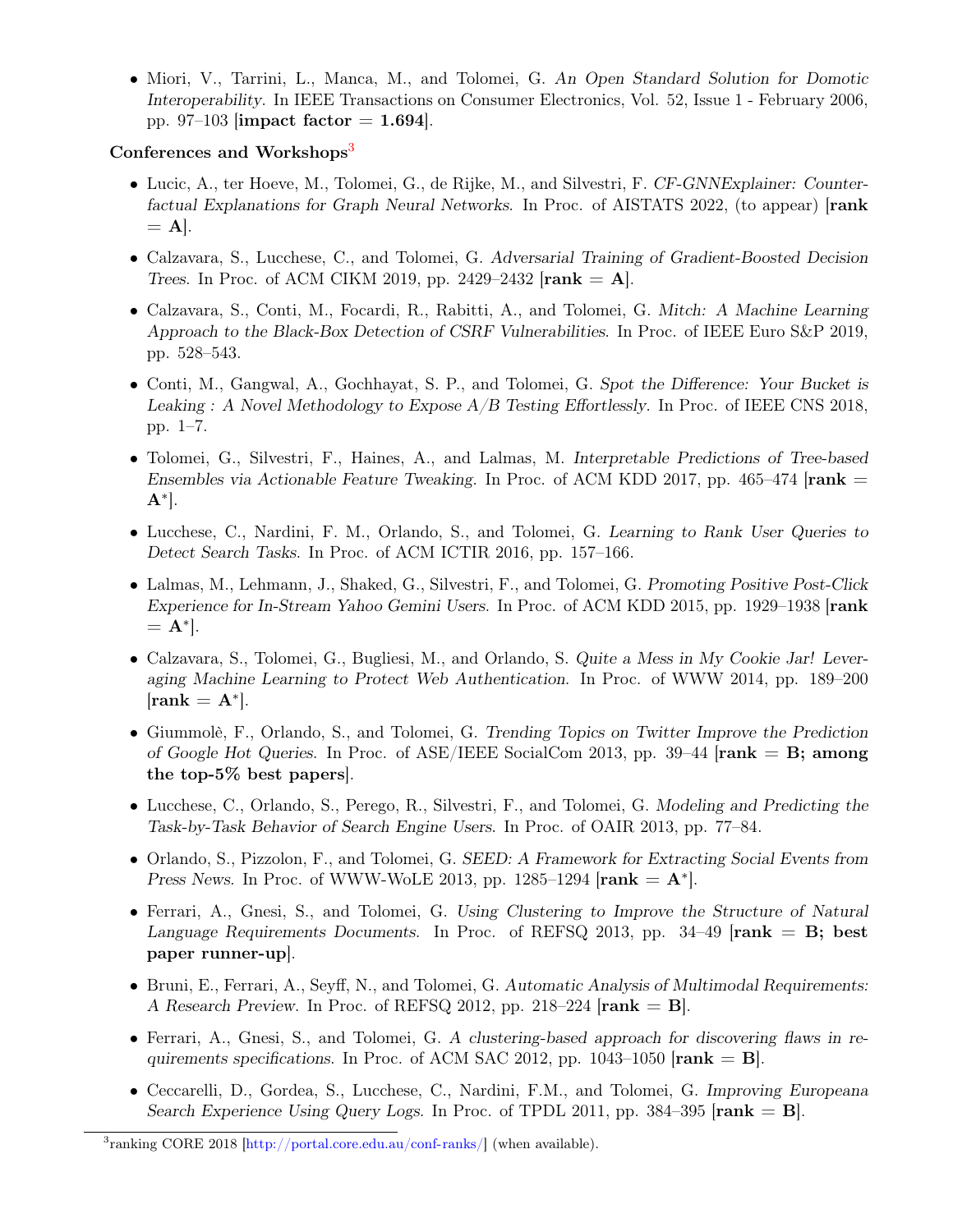- Lucchese, C., Orlando, S., Perego, R., Silvestri, F., and Tolomei, G. Identifying Task-based Sessions in Search Engine Query Logs. In Proc. of ACM WSDM 2011, pp. 277-286  $[rank = A^*; best]$ paper runner-up].
- Lucchese, C., Orlando, S., Perego, R., Silvestri, F., and Tolomei, G. Detecting Task-based Query Sessions using Collaborative Knowledge. In Proc. of WI-IAT 2010, pp. 128–131  $[rank = B]$ .
- Tolomei, G., Orlando, S., and Silvestri, F. Towards a Task-based Search and Recommender Systems. In Proc. of IEEE ICDE 2010, pp. 333-336  $[rank = A^*].$
- Mordacchini, M., Dazzi, P., Tolomei, G., Baraglia, R., Silvestri, F., and Orlando, S. Challenges in designing an interest-based distributed aggregation of users in P2P systems. In Proc. of IEEE ICUMT 2009, pp. 1–8.
- Tolomei, G. Search the web x.0: mining and recommending web-mediated processes. In Proc. of ACM RecSys 2009, pp. 417-420  $[rank = B]$ .
- Miori, V., Tarrini, L., Manca, M., and Tolomei, G. DomoNet: a Framework and a Prototype for Interoperability of Domotic Middlewares based on XML and Web Services. In Proc. of IEEE ICCE 2006, pp. 117–118.

#### INVITED SPEAKER

• Keynote Speaker at the "Yahoo Tech Pulse 2016" Conference Title: "A Taste of Machine Learning"

#### EVENT ORGANIZATION

- Chair of the "2022 Workshop on Federated Learning for Private Web Search and Data Mining" (FL4P-WSDM) Details: [FL4P-WSDM 2022](https://fl4p-wsdm.github.io/)
- Executive Director of the "2019 International Summer School on Machine Learning and Security" Details: [2019 ML&S School](https://spritz.math.unipd.it/events/2019/PIU2019/PagesOutput/MLS/index.html)
- General Program Chair of the "IEEE Security and Privacy in Digital Advertising Workshop" (IEEE CNS SPA 2017) Details: [IEEE CNS SPA 2017](http://cns2017.ieee-cns.org/workshop/security-and-privacy-digital-advertising-spa/committees)
- Program Co-Chair of the "IEEE Cyber-Physical Systems Security Workshop" (IEEE CNS CPS-Sec 2018) Details: [IEEE CNS CPS-Sec 2018](http://cns2018.ieee-cns.org/workshop/cps-sec-international-workshop-cyber-physical-systems-security/committee)
- Program Co-Chair of the "IEEE Cyber-Physical Systems Security Workshop" (IEEE CNS CPS-Sec 2017) Details: [IEEE CNS CPS-Sec 2017](http://cns2017.ieee-cns.org/workshop/cps-sec-international-workshop-cyber-physical-systems-security/committees)

#### EDITORIAL ACTIVITIES

#### Editorial Board Membership

Research Topic Editor for "Human-Interpretable Machine Learning" [\(Frontiers in Big Data\)](https://www.frontiersin.org/research-topics/17131/human-interpretable-machine-learning)

#### Regular Reviewer for the following journals (most relevant, last five years)

- IEEE TKDE
- ACM TKDD
- ACM TOIS
- ACM TWEB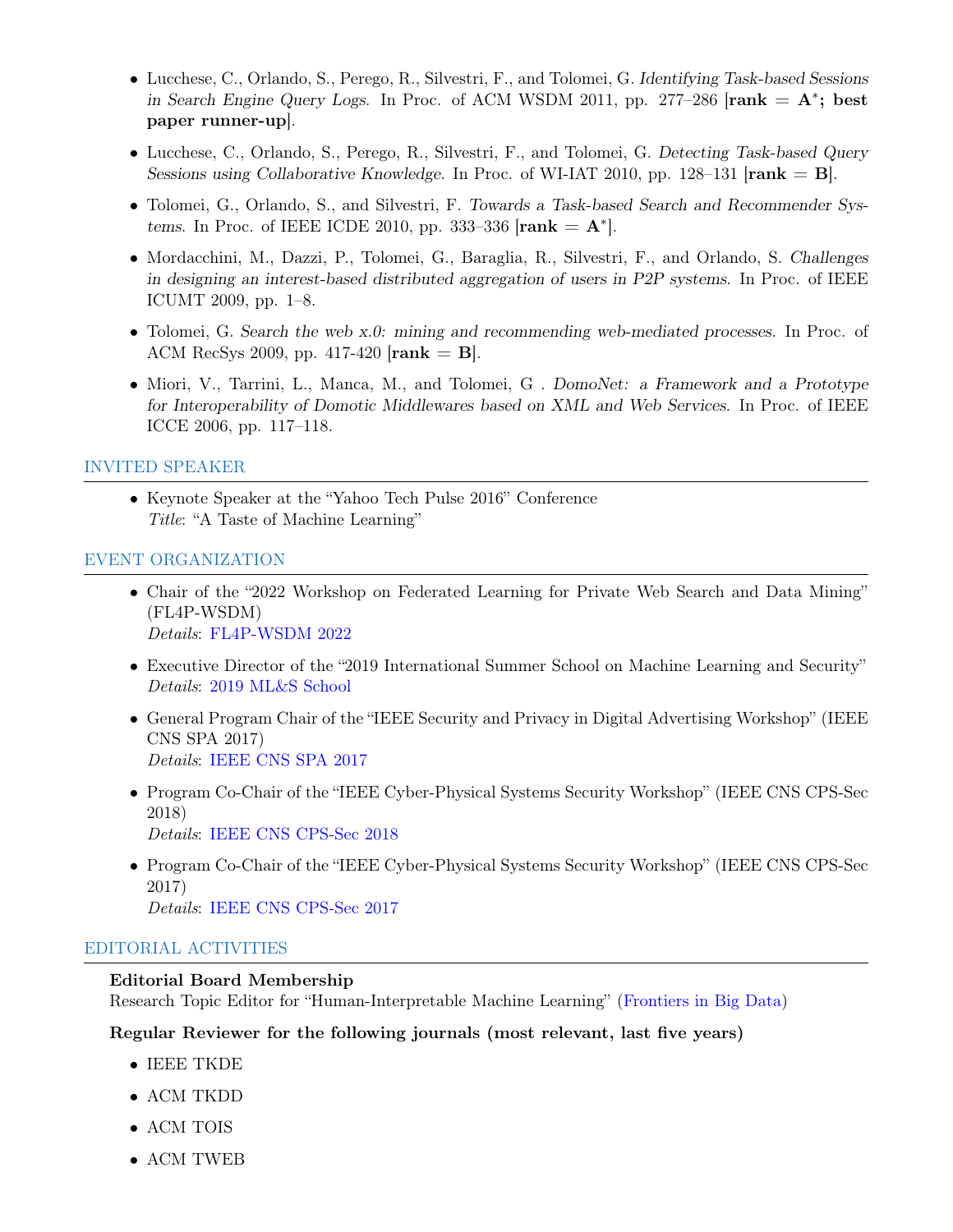## Program Committee Membership (most relevant, last five years)

- AAAI 2021: PC member
- ASONAM 2017-21: PC member
- CIKM 2021: senior PC member (CIKM 2021 Applied)
- CIKM 2020: PC member (CIKM 2020 Applied Research Track), PC member (CIKM 2020 Short Research Paper Track)
- CIKM 2018: PC member (Industry / Case Study Track)
- CIKM 2017: PC member (Case Studies ACM CIKM 2017)
- ECIR 2021: PC member (ECIR 2021 demo track)
- ECML/PKDD 2018-2019: PC member
- KDD 2021: PC member
- ICTIR 2017: PC member (ICTIR Long Papers ML Track), PC member (ICTIR Short Papers ML Track)
- IJCAI 2021-22: PC member
- SIGIR 2021: PC member (Short paper), PC member (Long paper)
- SIGIR 2020: PC member (SIGIR 2020 Full Papers)
- SIGIR 2019: PC member (Short Papers), PC member (Long Papers)
- SIGIR 2018: PC member (Short Paper Applications of IR), PC member (Applications of IR)
- WSDM 2017-22: PC member
- TheWebConf 2022: senior PC member (Systems and Infrastructure), PC member (Search), PC member (Web Mining and Content Analysis)
- TheWebConf 2021: PC member (Search), PC member (Web Mining and Content Analysis), PC member (Social Network Analysis and Graph Algorithms)
- TheWebConf 2020: PC member (Social Network Analysis and Graph Algorithms), PC member (Web Mining and Content Analysis)
- TheWebConf 2019: PC member (Search)
- WWW 2018: PC member (Web Search and Mining)
- WWW 2017: PC member

## TEACHING

| <b>Big Data Computing [60 hours]</b><br>M.Sc. in Computer Science (2nd year, 2nd semester)<br>Sapienza University of Rome, Italy                                           | 2020 - 2022 |
|----------------------------------------------------------------------------------------------------------------------------------------------------------------------------|-------------|
| Theory of Algorithms [48 hours]<br>M.Sc. in Applied Mathematics (1st year, 2nd semester)<br>Sapienza University of Rome, Italy                                             | 2021 -      |
| <b>Systems and Networking I</b> [60 hours]<br>B.Sc. in Applied Computer Science and Artificial Intelligence (2nd year, 1st semester)<br>Sapienza University of Rome, Italy | 2021        |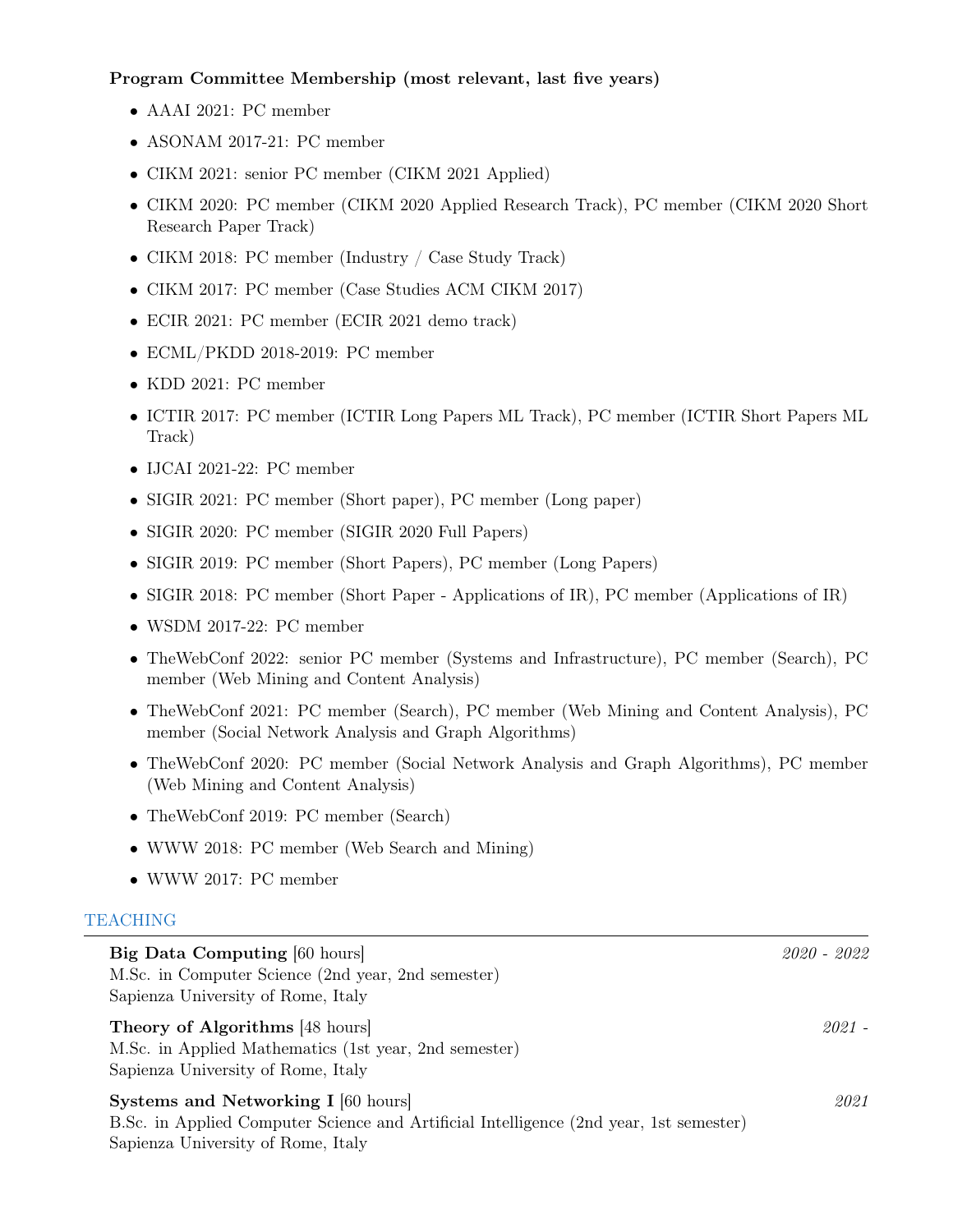| <b>Operating Systems</b> [60 hours]<br>B.Sc. in Computer Science (2nd year, 1st semester)<br>Sapienza University of Rome, Italy                                                | 2019 - 2020         |
|--------------------------------------------------------------------------------------------------------------------------------------------------------------------------------|---------------------|
| Python Programming for Data Science [40 hours]<br>(within Fundamentals of Information Systems)<br>M.Sc. in Data Science (1st year, 1st semester)<br>University of Padua, Italy | $2018 - 2019$       |
| <b>Introduction to Computer Programming</b> [32 hours]<br>B.Sc. in Computer Science (1st year)<br>University of Padua, Italy                                                   | $2018 - 2019$       |
| Python Programming for Data Science [44 hours]<br>(within Fundamentals of Information Systems)<br>M.Sc. in Data Science (1st year, 1st semester)<br>University of Padua, Italy | $2017 - 2018$       |
| <b>Introduction to Computer Programming</b> [32 hours]<br>B.Sc. in Computer Science (1st year)<br>University of Padua, Italy                                                   | $2017 - 2018$       |
| <b>Databases</b> [teaching assistant - 25 hours]<br>B.Sc. in Computer Science (2nd year)<br>University of Padua, Italy                                                         | $2016 - 2017$       |
| Java Enterprise Edition [60 hours]<br>Master "SIVE Formazione"<br>Ca' Foscari University of Venice, Italy, at SIPE S.r.l.                                                      | $01/2014 - 02/2014$ |

## STUDENT SUPERVISION

Supervised the work of: 1 Ph.D. (co-advisor), 14 M.Sc., and 10 B.Sc. students, so far.

# RESEARCH FUNDINGS

| European Research Projects                                                          | $01/2008 - 01/2012$ |
|-------------------------------------------------------------------------------------|---------------------|
| <i>Name:</i> FP7 Network of Exellence S-CUBE: Software Services and Systems Network |                     |
| Unit: ISTI-CNR, Pisa, Italy                                                         |                     |
| <i>Role:</i> Participant                                                            |                     |
| <i>Details:</i> http://www.s-cube-network.eu/                                       |                     |
| <b>Faculty Research Projects</b>                                                    |                     |
| Progetto di Ricerca Grande del Bando di Ateneo Sapienza 2021                        |                     |
| University: Sapienza University of Rome, Italy                                      |                     |
| <i>Name:</i> Drones as a Service for First Emergency Response                       |                     |
| <i>Role:</i> Participant                                                            |                     |
| Bando per il finanziamento di Assegni di Ricerca (SID 2021)                         |                     |
| University: University of Padua, Italy                                              |                     |
| <i>Name:</i> Enhancing CAPTCHAs for User Fun and Profit                             |                     |
| <i>Role:</i> Co-Proponent                                                           |                     |
| Bando per il finanziamento di Assegni di Ricerca (SID 2019)                         |                     |
| University: University of Padua, Italy                                              |                     |
| <i>Name:</i> Distributed Algorithms for Large-Scale Graphs: Theory and Practice     |                     |
| <i>Role:</i> Co-Proponent                                                           |                     |
|                                                                                     |                     |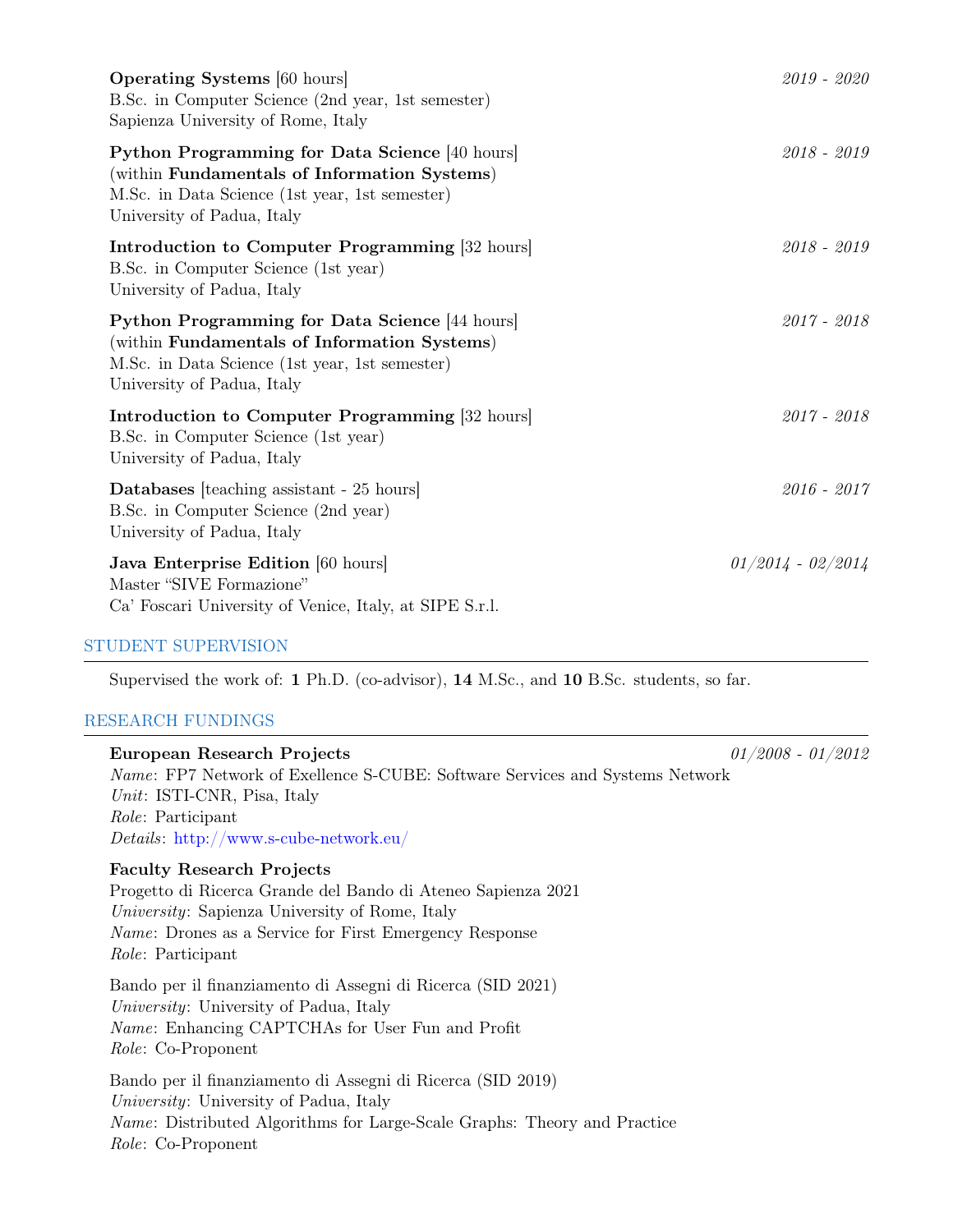## Patent US20170154356A1 (Co-Author)

Title: "Generating actionable suggestions for improving user engagement with online advertisements". Details: <https://patents.google.com/patent/US20170154356A1/en>

## Patent US20170004542A1 (Co-Author)

Title: "Method and system for providing content supply adjustment".

Details: <https://patents.google.com/patent/US20170004542A1/en>

## Patent US20170004541A1 (Co-Author)

Title: "Method and system for analyzing user behavior associated with web contents".

Details: <https://patents.google.com/patent/US20170004541A1/en>

#### Patent US20180247222A1 (Co-Author)

Title: "Changing machine learning classification of digital content". Details: <https://patents.google.com/patent/US20180247222A1/en>

## Spin-off at University of Padua, Italy (Co-founder)

Name: "CAPTCHAd"

Description: CAPTCHAd aims to allow entities which make use of CAPTCHA services (e.g., web portals, blogs, and – more generally – any service that needs to prevent automatic software bots to access their resources) to monetize by means of "sponsored challenges", namely CAPTCHA challenges that embed advertising contents.

## INSTITUTIONAL RESPONSIBILITIES

- Role: Member of the Scientific Committee of the Ph.D. program in Data Science Institution: Sapienza University of Rome, Italy
- Role: Member of the Selection Committee of International Student Applicants Institution: Sapienza University of Rome, Italy
- Role: Responsible of organizing the class timetable for the Computer Science Department Institution: Sapienza University of Rome, Italy

## OTHER EXPERIENCES

## Software Engineer 2008 2008 2008 2009 2008 2012 2008 2012 2012 2014 2012 2013

Company: Sysdat Informatica s.r.l., Pisa, Italy Main responsibilities: Analysis, development, test, and deployment of Java Enterprise (J2EE-compatible) applications, specifically designed for third-party customers.

#### Projects:

- Supermarket logistics: Developed a web-based software to manage the dispatching of goods for the logistic department of "Conad" (i.e., one of the largest supermarket chains in Italy). Regularly interfacing with clients during the whole development stage up to the first product release.
- *Motorway payment system*: Developed the invoicing software system for "Autostrade per l'Italia S.p.A." (i.e., the Italian Concessionaire for toll motorway construction and management handling about 5 million daily customers, on average).

#### Software Engineer 22/2005 - 06/2006

#### Company: NETikos S.p.A., Pisa, Italy

Main responsibilities: Analysis, development, test, and deployment of Java Enterprise (J2EE-compatible) applications, specifically designed for third-party customers.